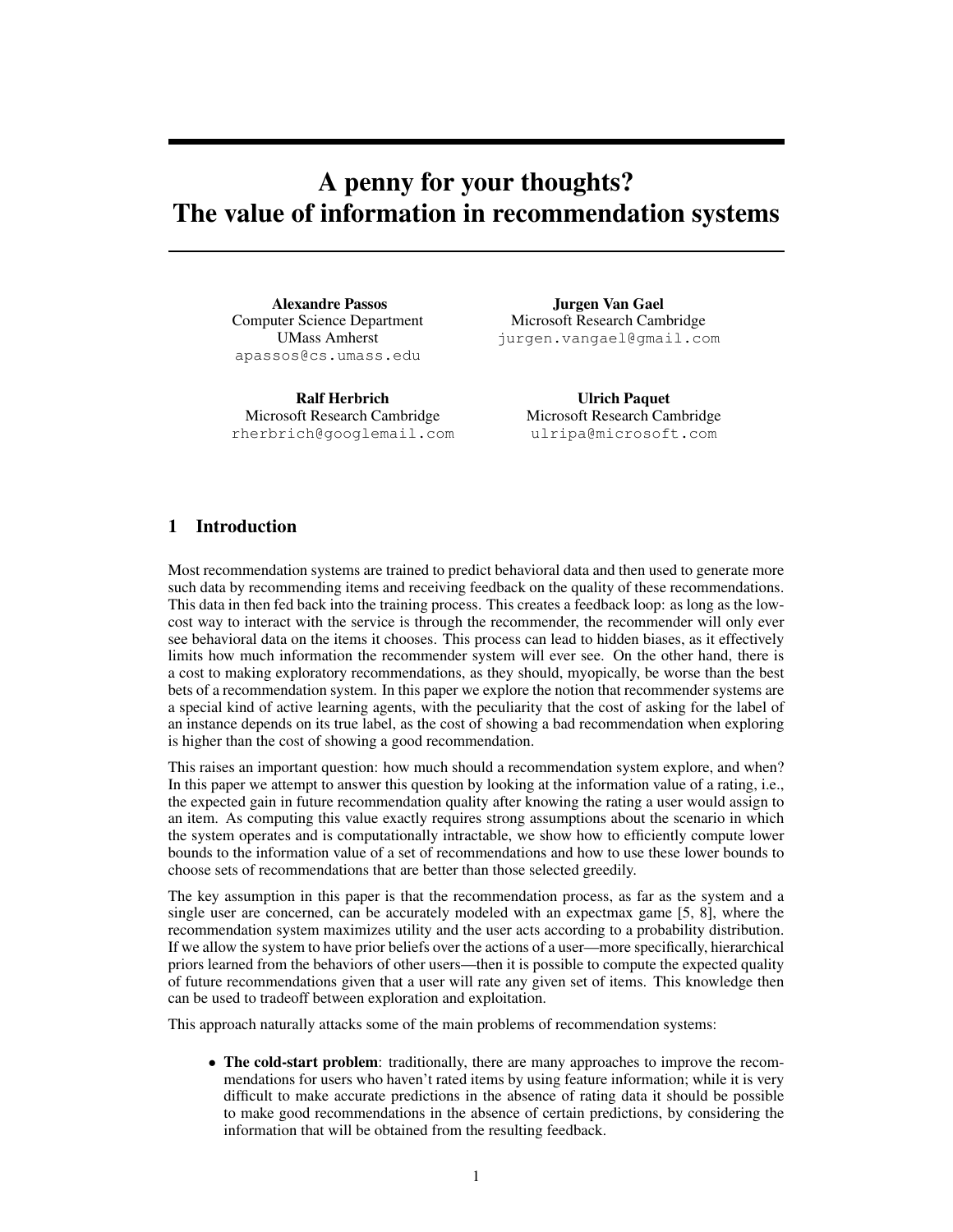- Overpersonalization: in most recommendation systems all it takes is a small number of "likes" and the system becomes heavily biased towards items similar to those a user has already seen and rated, as these will necessarily have a high expected reward. When using this information value approach the system will always also consider the possible future rewards in case the user likes a given set of items that has not being shown so far. This will avoid the worse effects of overpersonalization since while some uncertainty remains about the user's tastes the system will explore to try to achieve better future recommendations.
- Diverse sets of recommendations: even assuming a recommendation system manages to make correct predictions about the probability of the user liking certain items, simply recommending greedily will lead to homogeneous sets of recommentations, where for example all action movies are ranked above all drama movies even though there is a fair chance a user might actually want a drama movie. As the conditional information value is often higher for dissimilar items this behavior is avoided as long as uncertainty remains in the model.

## 2 A family of policies based on the information value

Consider a two-player game in which one player acts on randomly and the other acts to maximize a utility function. There are two possible orderings of events, as far as the utility player is concerned. Either the utility player acts before knowing the action of the expectation player, and hence, on average, his reward will be max  $E[R]$ , the maximal expected reward; or the utility player acts after knowing the action of the other player, and hence, on average, his reward will be  $E[\max R]$ , the expected maximum reward.

The expected reward of the case where the utility player acts in ignorance is a lower bound on the reward of the full information case, or  $\max E[R] \leq E[\max R]$ , with equality only when the action taken by the expectation player cannot possibly affect the outcome of the game. To see this, note that both sides of the inequality can be written as maximizing a sum of functions, where the left-hand side has an equality constraint and in the right-hand side each term of this sum can use the optimal value of the free variable. One can also see this by using Jensen's inequality and the fact that the supremum of a set of linear functions is a convex function.

In this paper we consider that the quality of a recommendation system is the quality of the recommendations it actually makes (rather than the quality of its predictions of the ratings, or other common measures). Assuming star-rating data, or like-dislike data, then, we define the true reward function  $R(S)$  of a set of recommendations S to be the number of stars or the number of likes of items in that set.

One of the differences between recommendation systems and standard bandit scenarios is that it is unfeasible to expect that any given user will rate even a small fraction of the whole collection of items. Assuming that we know a priori that a user is likely to return to the system  $N$  times, and that at an access the system is allowed to recommend  $K$  items to that user, the quality of the recommendation system's recommendations for that user, a posteriori, is then just the sum of the qualities of each set of recommendations the system has made to the user.

The value of such a game, and the optimal recommendations at each round, can then be computed as follows. Assuming binary rewards, and with  $R(S)$  being the utility of set S of recommendations,  $L(S)$  the set of possible feedback values one can get on the set S, and  $P(L(S) = l)$  the probability that the set S is labeled according to  $l$ , the optimal set of first recommendations and the value of the game are

$$
S = \arg \max_{S:|S|=K} E[R(S)] + \sum_{l \in L(S)} P(L(S) = l) \max_{S':|S'|=K} \left\{ E[R(S')|L(S) = l] + \sum_{l' \in L(S')} \dots \right\},\tag{1}
$$

where implicit in the  $\dots$  is a recursive insertion of that same equation N times. This is similar to the Gittins index, except it is defined here on sets of items rather than actions, and that we do not make the binomial assumption (rather using a black-box predictor of  $P(R|S)$ , which can condition on anything) that makes computing the Gittins index computationally tractable.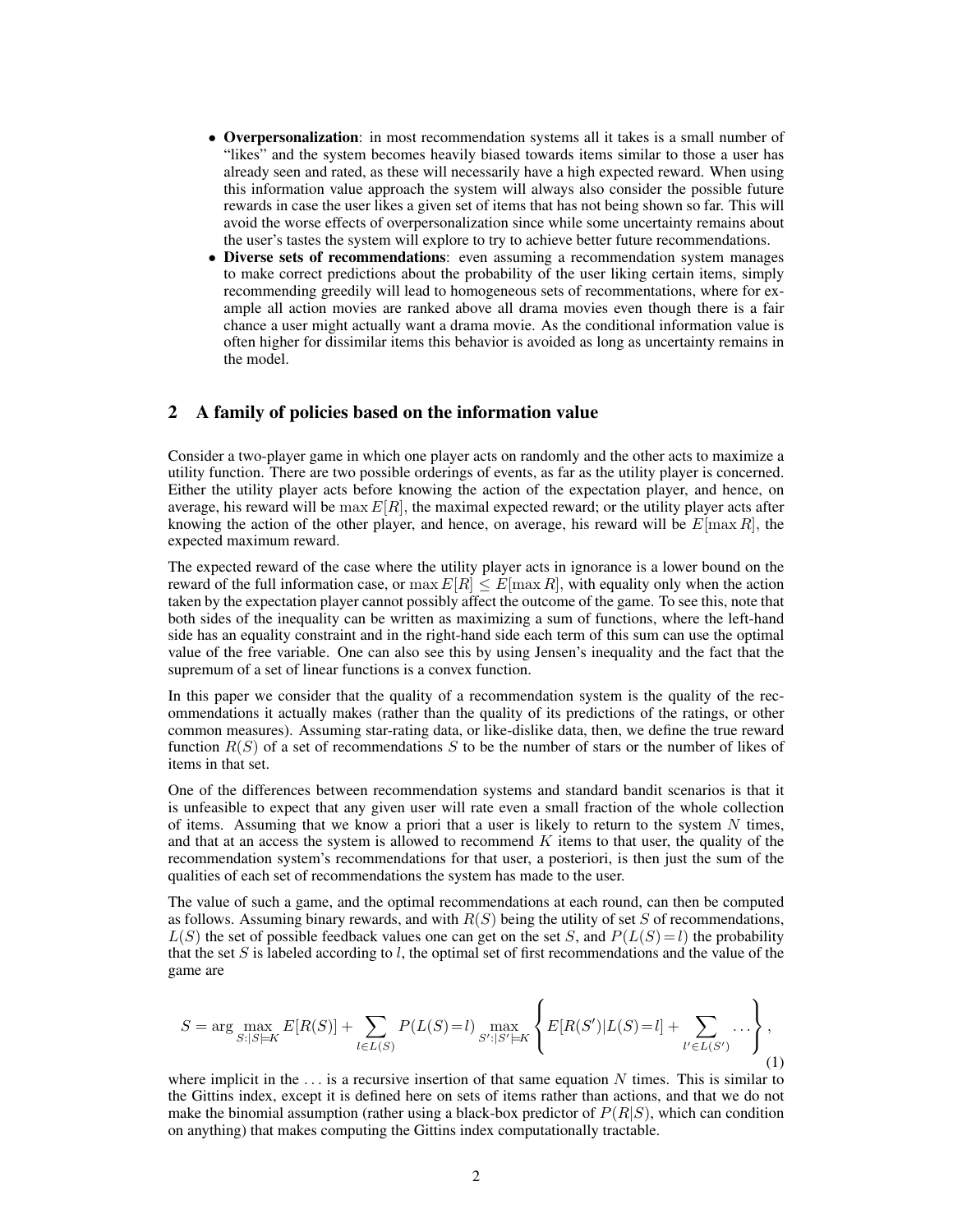Even using dynamic programming this is only computable in exponential time due to searching over an exponential number of labelings. Hence we suggest that we focus here on the myopic one-step approximation to this true information value,

$$
S = \arg \max_{S:|S|=K} E[R(S)] + \sum_{l \in L(S)} P(L(S) = l) \max_{S_i:|S_i|=K} \left\{ \sum_{i=2}^N E[R(S_i)|L(S) = l] \right\}, \tag{2}
$$

essentially replacing the sum over all future possibilities to a one-level scoop down the branching tree. The inner sum is effectively the expected score of the next  $N$  recommendations, after conditioning on observing the rewards of the current recommendations. As noted above, this objective function is a lower bound of the true value of the game. This "information value" objective function generalizes what is usually done in recommendation systems by (1) adding a future lookahead and (2) using a tighter lower bound on the future expected rewards of the actions of the recommendation system.

It is possible to trade off the tightness of the lower bound and the computational complexity of the optimization problem as one wishes by carefully replacing  $E$ [max R] terms with max  $E[R]$  terms in equation (1).

As the assumption that one knows for sure how many times each user will return to the recommendation system is unrealistic, we propose treating  $N$  as a hyperparameter to be tuned with usage data and adding another  $\alpha$  hyperparameter to discount the value of future reward, thus forming the objective function used in the remainder of this paper:

$$
S = \arg \max_{S:|S|=K} E[R(S)] + \alpha \sum_{l \in L(S)} P(L(S) = l) \max_{S_i:|S_i|=K} \left\{ \sum_{i=2}^N E[R(S_i)|L(S) = l] \right\}.
$$
 (3)

To optimize this we use greedy search and sampling, and instead of searching over all possible items we search only over an  $n$ -best list computed greedily.

## 3 Experiments

Here we evaluate these policies using two practical experiments: a simulation experiment based on completing the data and a user study.

#### 3.1 The simulation experiment

In the reinforcement learning literature it is common to design simulators to test different policies in the lab without performing expensive live experiments [19]. Our simulation-based experiment first completes an observed rating matrix using collaborative filtering and then plays the recommendation scenario many times with different policies. The main flaw of this type of experiment is that it is unrealistic, and it is impossible to tell whether the simulation is implicitly favoring one family of policies over another.

For this experiment we use the MovieLens 100K dataset [6] and the Matchbox [16] online bayesian collaborative filtering algorithm. We split the list of users in the dataset in two groups, one with the 45 most prolific raters and the other with all the remaining users. We train a Matchbox recommender on the full dataset, and set it aside to use as ground truth. Then we train another matchbox recommender on the group of least prolific users to get the right prior for users and items in this context. Finally, for each of the more prolific users, we use a copy of the less traind model to recommend them movies with each poslicy, assuming the predictions of the held out model are the truth. This is done for 20 rounds of 10 recommendations. We report, for each policy, the average over users of the star rating of the recommended movies. We used 30 latent dimensions for the trait vectors of Matchbox.

The recommendation policies we considered are:

- greedy: Always recommend items with higher predicted rating.
- random: Always recommend items randomly.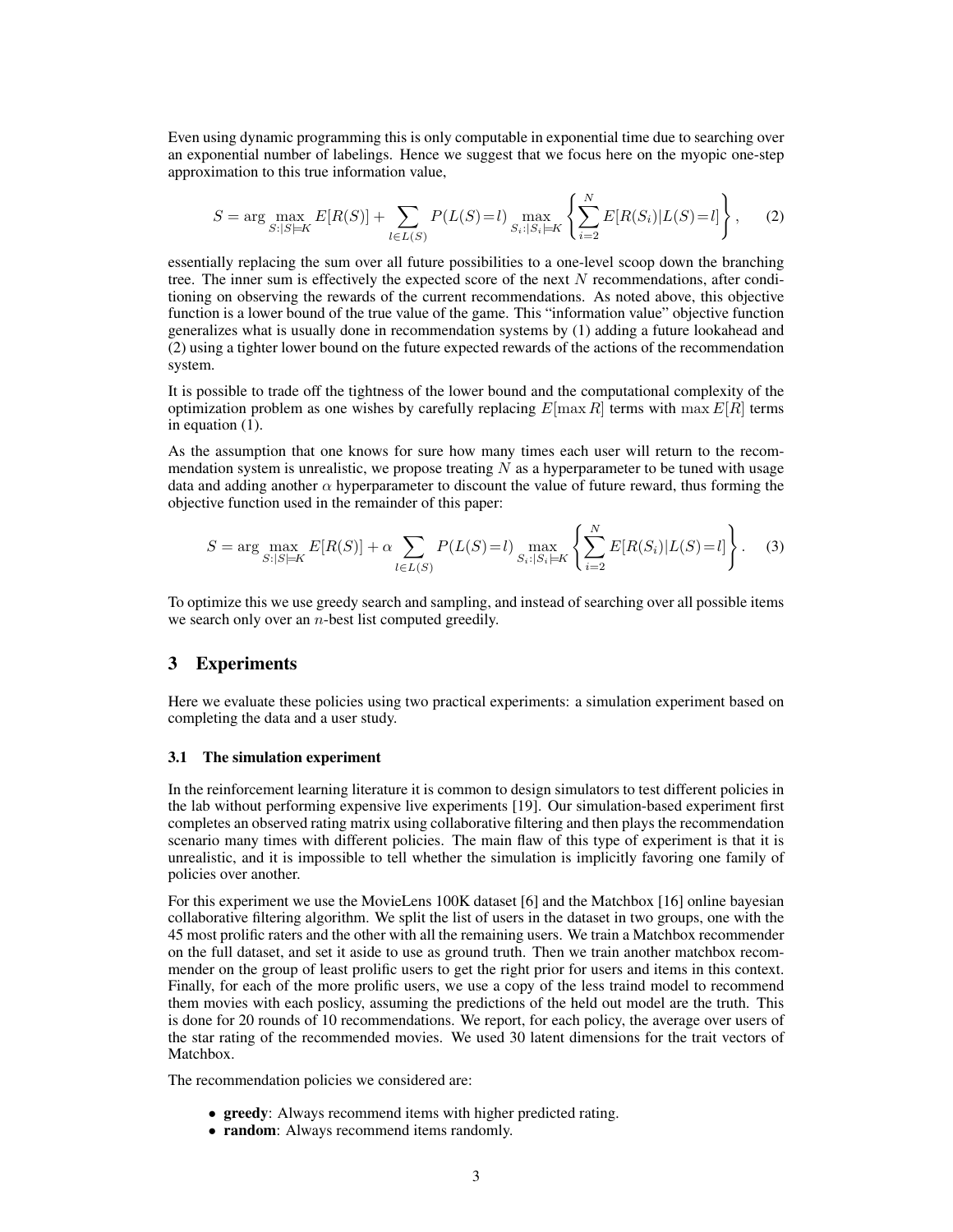| <b>Policy</b>                    | Average reward |                                                               |                          |                   |
|----------------------------------|----------------|---------------------------------------------------------------|--------------------------|-------------------|
| greedy                           | 4.59           |                                                               |                          |                   |
| random                           | 3.77           |                                                               |                          |                   |
| $\epsilon$ -greedy-0.1           | 3.78           |                                                               |                          |                   |
| $\epsilon$ -greedy-0.5           | 3.78           |                                                               |                          |                   |
| $UCB-0.1$                        | 4.59           |                                                               |                          |                   |
| $UCB-0.5$                        | 4.59           |                                                               |                          |                   |
| $UCB-1$                          | 4.55           | Movie type                                                    | <b>Information value</b> | Greedy            |
| $VI-1-50$                        | 4.70           | <b>New</b>                                                    | $0.392 \pm 0.006$        | $0.354 \pm 0.005$ |
| $VI-0.1-50$                      | 4.69           | Familiar                                                      | $0.839 \pm 0.002$        | $0.823 \pm 0.002$ |
| $VI-0.01-50$                     | 4.71           | (b) 95% confidence intervals for the proportions of liked and |                          |                   |
| $VI-1.0-100$                     | 4.70           | desired movies in the user study.                             |                          |                   |
| $VI-0.1-100$                     | 4.69           |                                                               |                          |                   |
| $\bf{VI}\text{-}0.01\text{-}100$ | 4.71           |                                                               |                          |                   |

(a) The average star value of items recommended in the simulation experiment.

- $\epsilon$ -greedy- $\alpha$ : With probability  $\alpha$  follow **random**, otherwise follow **greedy**.
- UCB- $\alpha$ : use a policy based on LinUCB [10], maximizing  $E[r] + \alpha \sigma$ , where  $\sigma$  is the model predicted standard deviation of the reward distribution for each item.
- VI- $\alpha$ -N: The information value policy from equation (3)with linear discount factor  $\alpha$  and looking at N items in the future to evaluate recommendations.

Table 1a shows the average star value of items recommended according to each policy in this experiment. The best values were obtained by the information value approaches—a result insensitive to hyperparameter settings.

## 3.2 A user survey

While very useful for testing and design of the policy, the simulation-based experiments are fundamentally unconvincing as, if no exploration was done when collecting the training data, it is unreasonable to expect that the simulation is well-behaved in the face of explicit exploration. For this reason we designed a user survey.

The survey was designed as a web page. Each user was sequentially presented with 10 rounds of 5 movie recommendations. For each of these recommendations the user marked whether they had "seen and liked", "seen and disliked", "not seen but want to see", or "not seen and don't want to see" the movie. The movies presented in each round will depend on the movies presented in the previous rounds and on the user feedback returned. For this experiment both the "seen and liked" and "not seen but want to see" were treated as identical positive feedback to the recommender, with all other options being treated as negative feedback. We again used the Movielens 100K dataset and a Matchbox model trained on the ratings in that dataset as the recommendation system. In this experiment we did not use any user or movie features.

The users were randomly divided in two groups: a control group which received recommendations according to a greedy policy and a treatment group which received recommendations according to a value-of-information policy. The survey was online for a period of about 24 hours in which it was taken by 67 people, among friends and colleagues of the authors.

Table 1b shows results of this user study. We report two separate ratios: the laplace-smoothed ratio of liked movies to all movies the user has seen and the laplace-smoothed ratio of movies the user wants to see to all movies the user hasn't seen. In both cases the information value group liked statistically significantly more movies, demonstrating that recommendations based on the information vale are on average better than greedy recommendations.

## 4 Conclusions and future work

In this paper we presented a family of policies for recommendation systems that elegantly balance between exploration and exploitation using the information value criterion as a guide. While very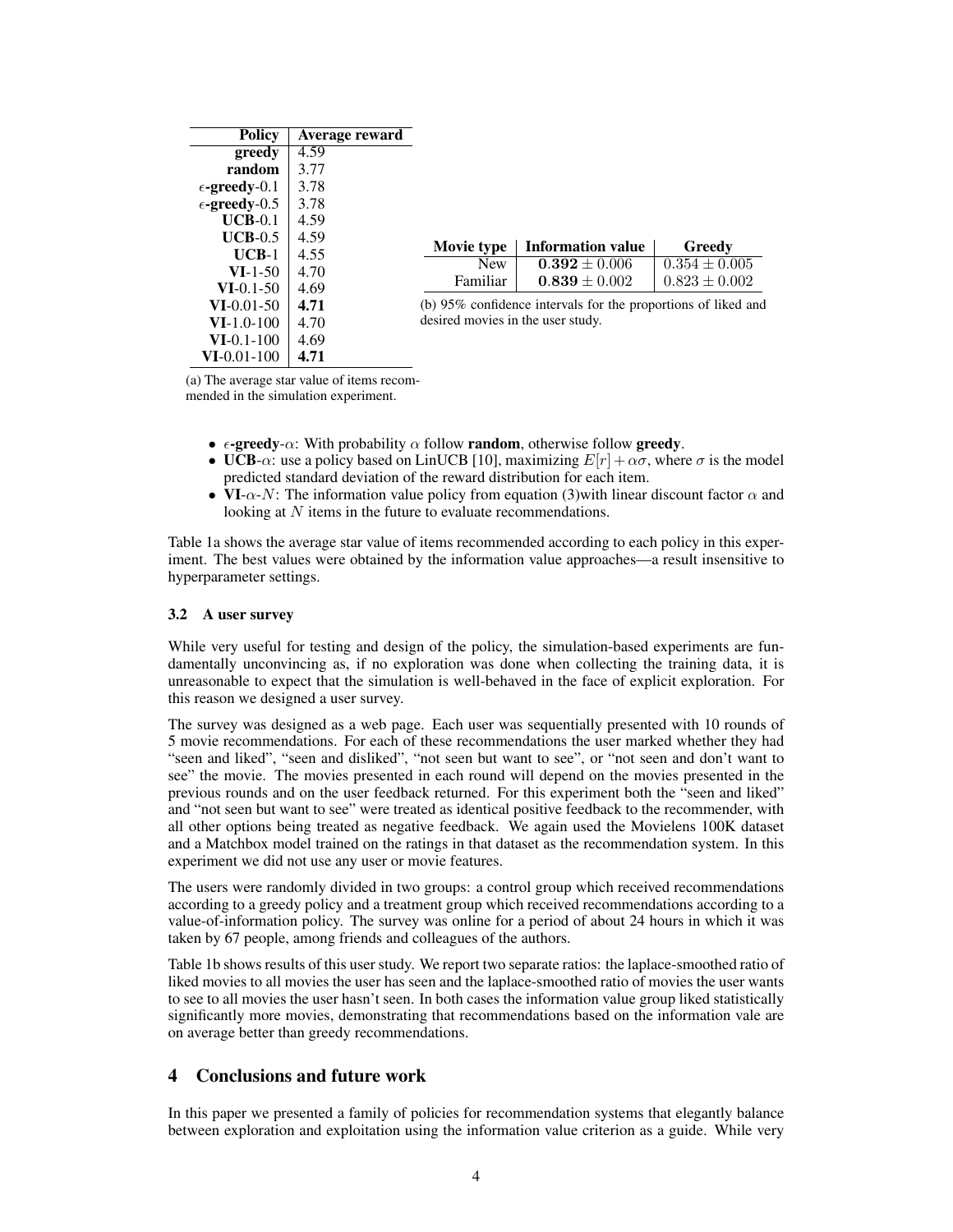expensive to compute exactly, a simple approximation allow making better recommendations than would be possible following either a greedy policy or simple exploration policies.

## Acknowledgments

This work was supported in part by the Center for Intelligent Information Retrieval and in part by UPenn NSF medium IIS-0803847. Any opinions, findings and conclusions or recommendations expressed in this material are the authors' and do not necessarily reflect those of the sponsor.

The authors would like to thank Thore Graepel and David Stern for helpful discussions while researching this paper, and David Soergel for substantial comments on the text.

### References

- [1] P. Auer, N. Cesa-Bianchi, Y. Freund, and R.E. Schapire. The nonstochastic multiarmed bandit problem. *SIAM Journal on Computing*, 32(1):48–77, 2003.
- [2] R.M. Bell and Y. Koren. Lessons from the netflix prize challenge. *ACM SIGKDD Explorations Newsletter*, 9(2):75–79, 2007.
- [3] C. Boutilier and R.S. Zemel. Online queries for collaborative filtering. In *Proceedings of the Ninth International Workshop on Artificial Intelligence and Statistics*. Citeseer, 2003.
- [4] C. Boutilier, R.S. Zemel, and B. Marlin. Active collaborative filtering. In *Proceedings of the Nineteenth Conference on Uncertainty in Artificial Intelligence*, pages 98–106. Citeseer, 2003.
- [5] U. Chajewska, D. Koller, and R. Parr. Making rational decisions using adaptive utility elicitation. In *PROCEEDINGS OF THE NATIONAL CONFERENCE ON ARTIFICIAL INTELLI-GENCE*, pages 363–369. Menlo Park, CA; Cambridge, MA; London; AAAI Press; MIT Press; 1999, 2000.
- [6] J.L. Herlocker, J.A. Konstan, A. Borchers, and J. Riedl. An algorithmic framework for performing collaborative filtering. In *Proceedings of the 22nd annual international ACM SIGIR conference on Research and development in information retrieval*, pages 230–237. ACM, 1999.
- [7] J.L. Herlocker, J.A. Konstan, L.G. Terveen, and J.T. Riedl. Evaluating collaborative filtering recommender systems. *ACM Transactions on Information Systems (TOIS)*, 22(1):5–53, 2004.
- [8] R.A. Howard. Information value theory. *Systems Science and Cybernetics, IEEE Transactions on*, 2(1):22 –26, aug. 1966.
- [9] A. Krause and C. Guestrin. Near-optimal nonmyopic value of information in graphical models. *Uncertainty in Artificial Intelligence UAI05*, 1(3.1):3–4, 2005.
- [10] L. Li, W. Chu, J. Langford, and R.E. Schapire. A contextual-bandit approach to personalized news article recommendation. In *Proceedings of the 19th international conference on World wide web*, pages 661–670. ACM, 2010.
- [11] B.M. Marlin and R.S. Zemel. Collaborative prediction and ranking with non-random missing data. In *Proceedings of the third ACM conference on Recommender systems*, pages 5–12. ACM, 2009.
- [12] S. Prasad. Using social networks to improve movie rating predictions.
- [13] F. Radlinski and T. Joachims. Active exploration for learning rankings from clickthrough data. In *Proceedings of the 13th ACM SIGKDD international conference on Knowledge discovery and data mining*, pages 570–579. ACM, 2007.
- [14] F. Radlinski, R. Kleinberg, and T. Joachims. Learning diverse rankings with multi-armed bandits. In *Proceedings of the 25th international conference on Machine learning*, pages 784– 791. ACM, 2008.
- [15] N. Roy and A. McCallum. Toward optimal active learning through sampling estimation of error reduction. In *MACHINE LEARNING-INTERNATIONAL WORKSHOP THEN CONFERENCE-*, pages 441–448. Citeseer, 2001.
- [16] D.H. Stern, R. Herbrich, and T. Graepel. Matchbox: large scale online bayesian recommendations. In *Proceedings of the 18th international conference on World wide web*, pages 111–120. ACM, 2009.